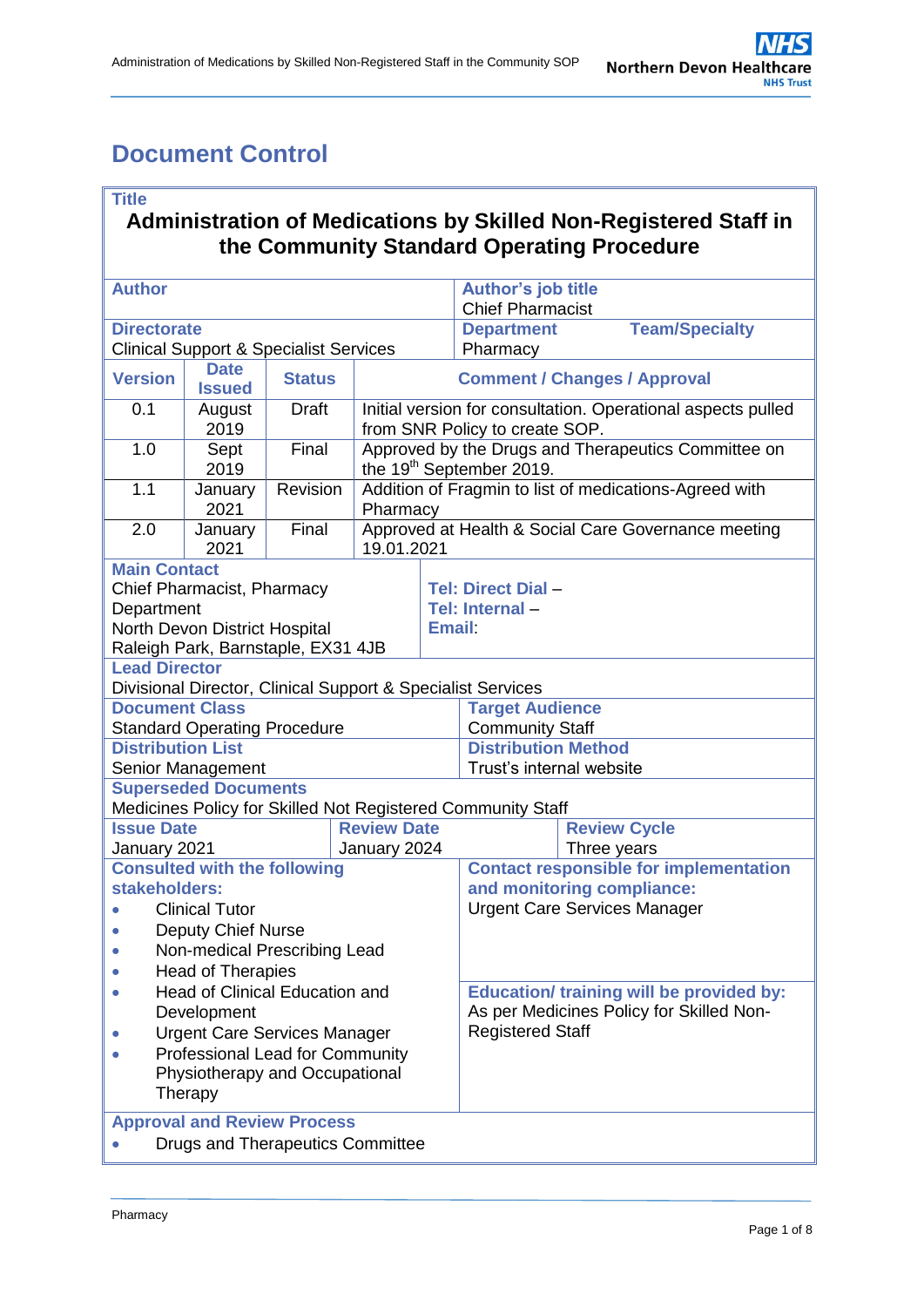| <b>Local Archive Reference</b><br>G:\PHARMACY\<br><b>Local Path</b>                             |           |  |  |  |
|-------------------------------------------------------------------------------------------------|-----------|--|--|--|
| Policies & Procedures\                                                                          |           |  |  |  |
| <b>Filename</b>                                                                                 |           |  |  |  |
| Administration of Medications by Skilled Non-Registered Staff in the Community SOP v2           |           |  |  |  |
| <b>Tags for Trust's internal website (Bob)</b><br><b>Policy categories for Trust's internal</b> |           |  |  |  |
| website (Bob)                                                                                   | Pharmacy  |  |  |  |
| Pharmacy / Community                                                                            | Policy    |  |  |  |
|                                                                                                 | Community |  |  |  |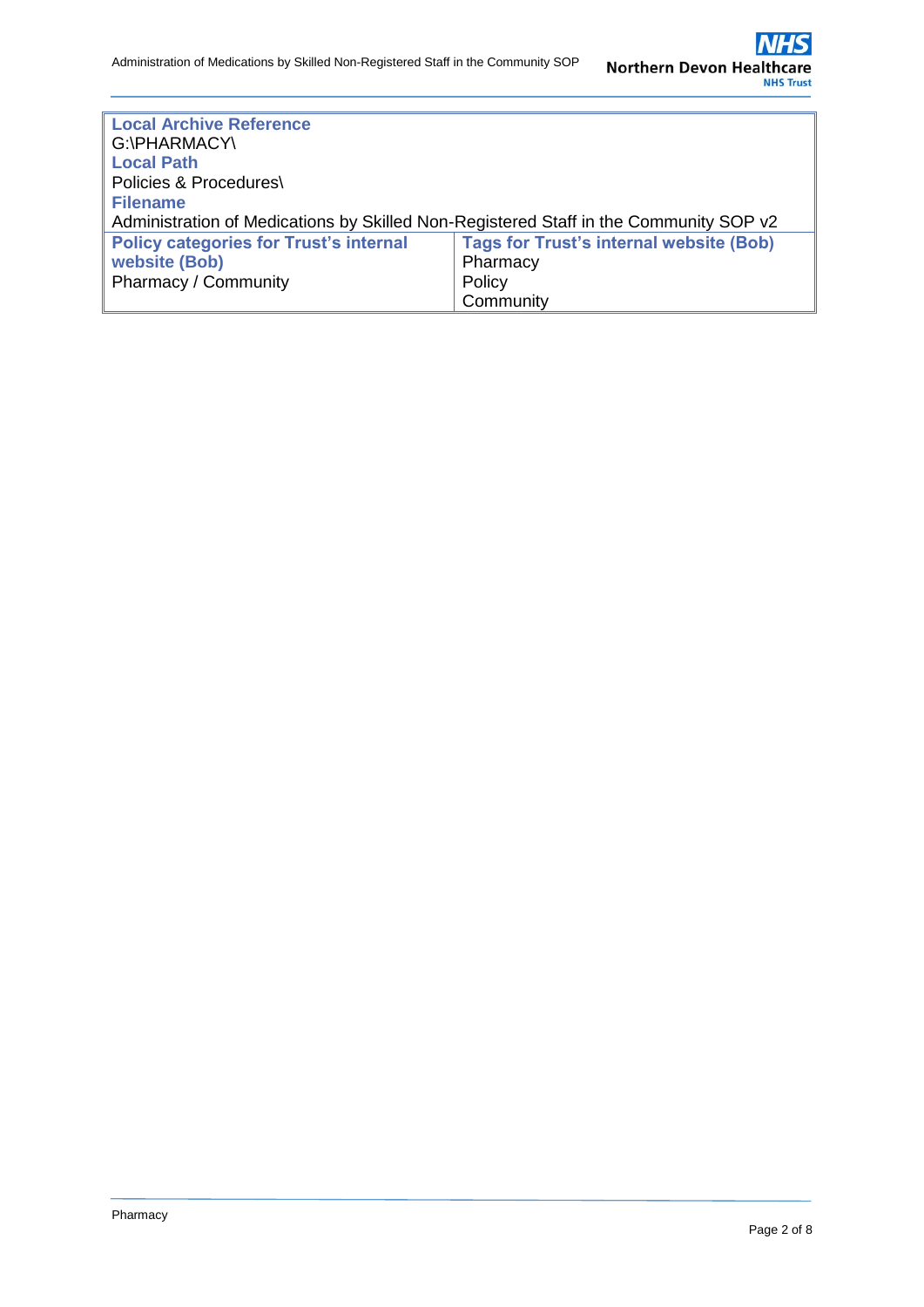## **CONTENTS**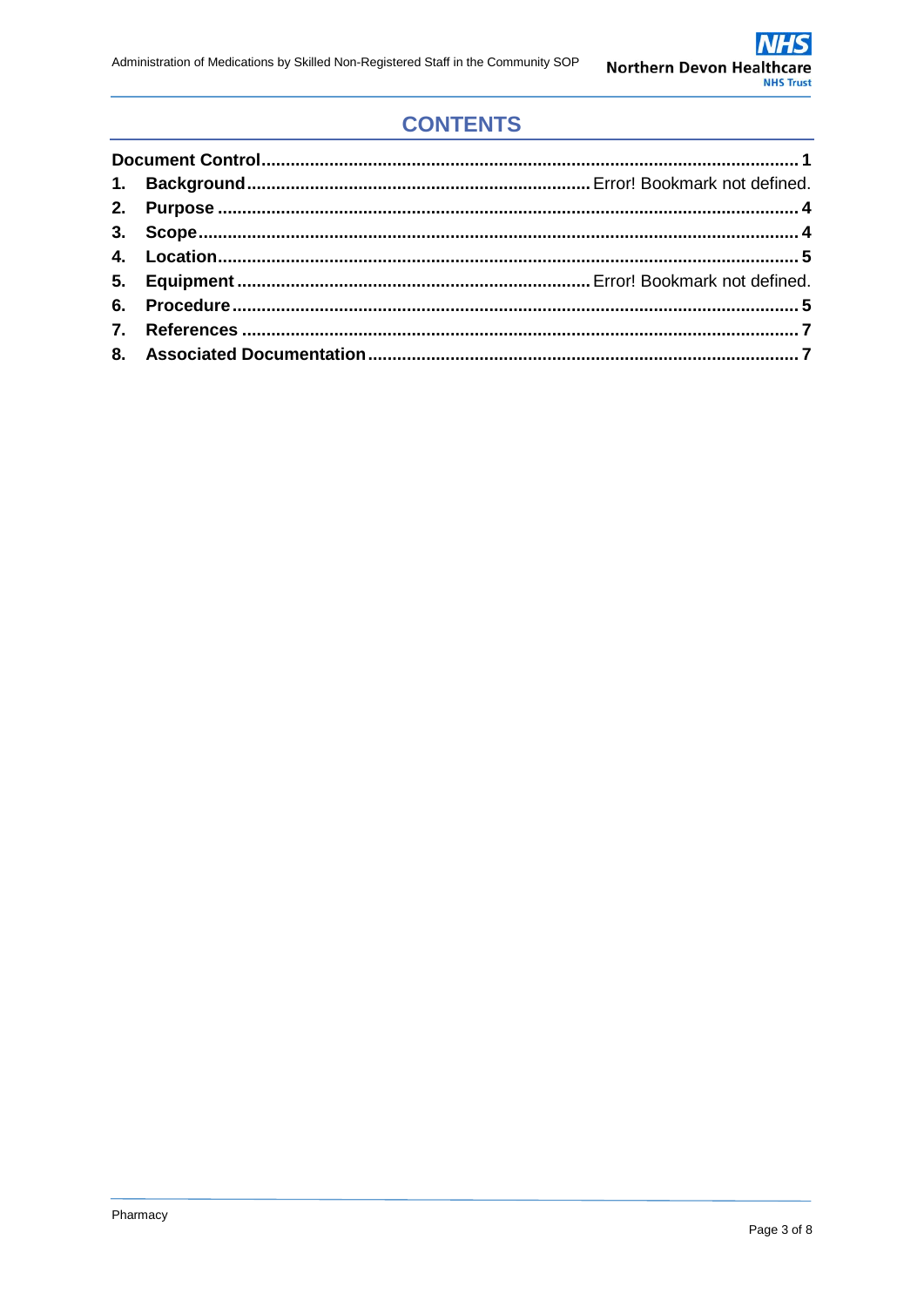## <span id="page-3-0"></span>**1. Background**

**1.1.** Skilled Non-Registered (SNR) staff are essential for enhancing the independence of the service user. SNR workers may be asked to provide support to a service user with medication, as specified in the care plan.

## **2. Purpose**

- <span id="page-3-1"></span>**2.1.** The purpose of this document is to provide a formal procedure to cover those SNRs who have been approved by NDHT to assist or administer medications to adult patients in the community.
- **2.2.** It will allow SNR staff to be aware of the systems and arrangements that must be in place regarding access to medication, storage, assistance with medicines, control and disposal of medication.

### **3. Scope**

**3.1.** This Standard Operating Procedure (SOP) relates to the following staff group who have completed the appropriate training and competency assessments, who will be involved in assistance or administration medication:

### **Skilled Non-Registered Staff**

- **3.2.** This SOP must be used in conjunction with the [Medicines Policy for Skilled Not](http://ndht.ndevon.swest.nhs.uk/medicines-policy-for-skilled-not-registered-snr-community-staff/)  [Registered Staff.](http://ndht.ndevon.swest.nhs.uk/medicines-policy-for-skilled-not-registered-snr-community-staff/) Within the procedure, SNRs can work at all 3 levels outlined in the Policy.
- **3.3.** All SNR staff will be required to undertake medicines management training in accordance with the [Medicines Policy for Skilled Not Registered Staff.](http://ndht.ndevon.swest.nhs.uk/medicines-policy-for-skilled-not-registered-snr-community-staff/) The training requirements will vary depending on level of administration so please ensure the correct training is undertaken before administering any medications.

### **4. Roles**

### **4.1. Prescriber**

- Ensuring that, where they initiate a change to medication, the service user and/or person responsible for their care have the appropriate information so that the medication can be taken safely.
- Ensuring that medication is reviewed at least annually.
- Ensuring that a complete and up to date record of the service user's medication is maintained and provided to other health or social care staff when appropriate.

#### **4.2. SNR**

- Enhancing the independence of the service user
- SNR workers may be asked to provide support to a service user with medication, as specified in the care plan.
- SNR workers should report to their Line Manager any concerns relating to medication.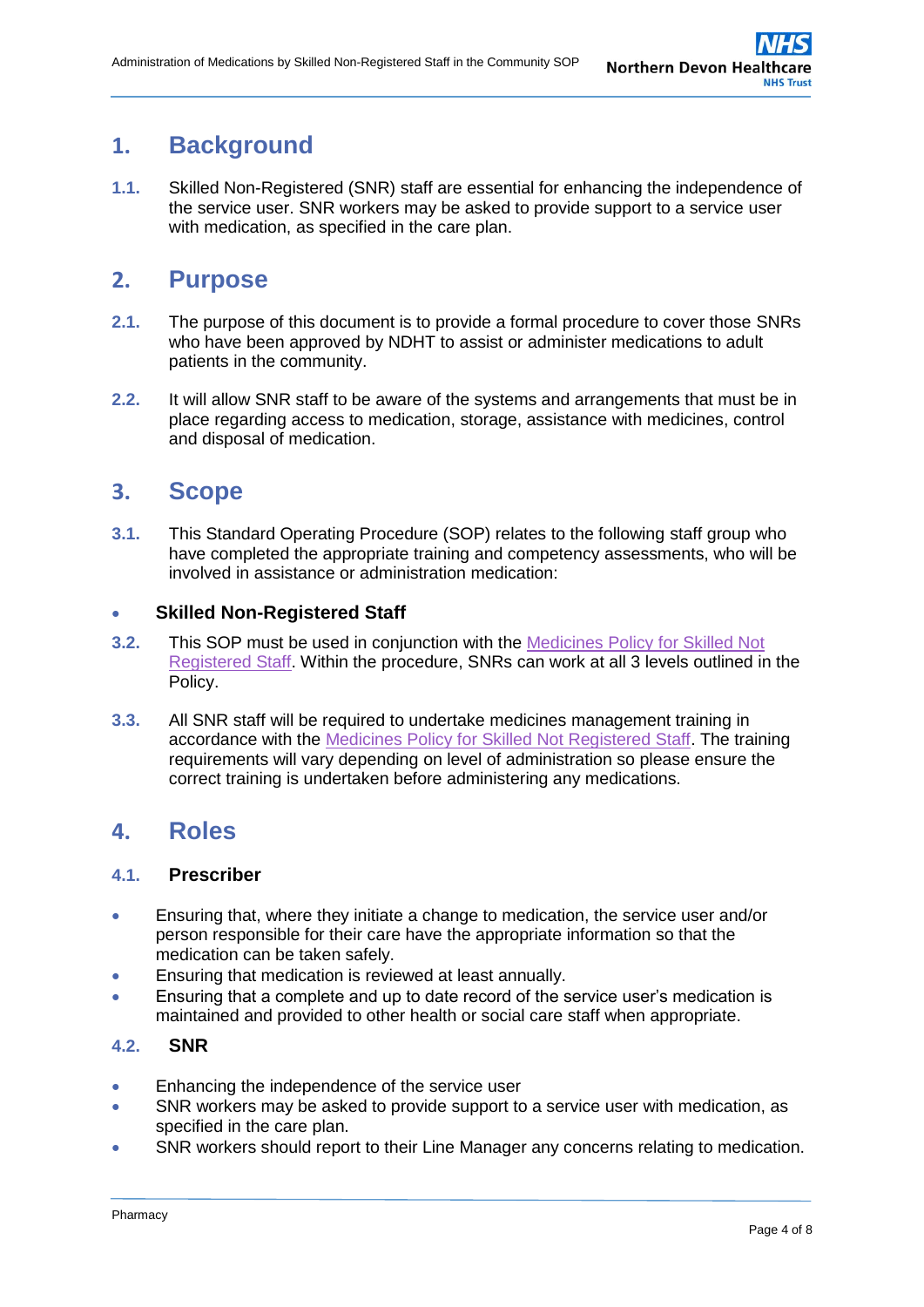### **4.3. Line Manager**

 Ensuring that queries relating to medication are dealt with appropriately. If a line manager is not a Registered Healthcare Professional and a query arises in relation to medication, an appropriate Registered Healthcare Professional should be contacted to provide guidance.

### <span id="page-4-0"></span>**5. Location**

**5.1.** This Standard Operating Procedure ~ Administration of Selected Medications by Skilled Non-Registered Staff in the Community is for use **only** in the community setting.

### <span id="page-4-1"></span>**6. Procedure**

#### **6.1. Ordering and Supply of Medication**

- Wherever possible, the medication should be obtained by the service user or family member / friend. In exceptional circumstances, SNR workers may take a prescription to the pharmacist and return medication to the service user. This should be documented in the Patient's Clinical Record. If in exceptional circumstances, a Controlled Drug requires collection from a pharmacy by an SNR worker, evidence must be produced to confirm identification of that worker to the pharmacist.
- Prescription requests should be completed by the service user, or a member of the family. In exceptional circumstances if this is not possible, the SNR worker should refer back to line manager who will then contact the appropriate Registered Healthcare Professional as required.
- SNR workers must not fill any Monitored Dosage Systems (e.g. dosette boxes) for service users. They should only be considered once assessment by a health professional (for example, a pharmacist) has been carried out, in line with the [Equality](https://www.legislation.gov.uk/ukpga/2010/15/contents)  [Act 2010,](https://www.legislation.gov.uk/ukpga/2010/15/contents) and a specific need has been identified to support medicines adherence.
- It is not appropriate for an SNR worker to request a monitored dose system (MDS), e.g. dosette box or blister pack, from a community pharmacy merely for the sake of convenience when assisting with or administering medication to a patient.

#### **6.2. Assessing and reviewing a person's medicines support needs**

- The service user's medication support needs should be assessed as part of the care management process, documented and incorporated into the care plan. The care plan should include the following (NICE, 2017):
	- $\ge$  the person's needs and preferences<br> $\ge$  the person's expectations for confide
	- $\ge$  the person's expectations for confidentiality and advance care planning<br> $\ge$  how consent for decisions about medicines will be sought
	- how consent for decisions about medicines will be sought
	- $\ge$  details of who to contact about their medicines<br>  $\ge$  what support is needed for each medicine
	- $\geq$  what support is needed for each medicine<br> $\geq$  how the medicines support will be given
	- how the medicines support will be given
	- $\triangleright$  who will be responsible for providing medicines support
	- $\triangleright$  when the medicines support will be reviewed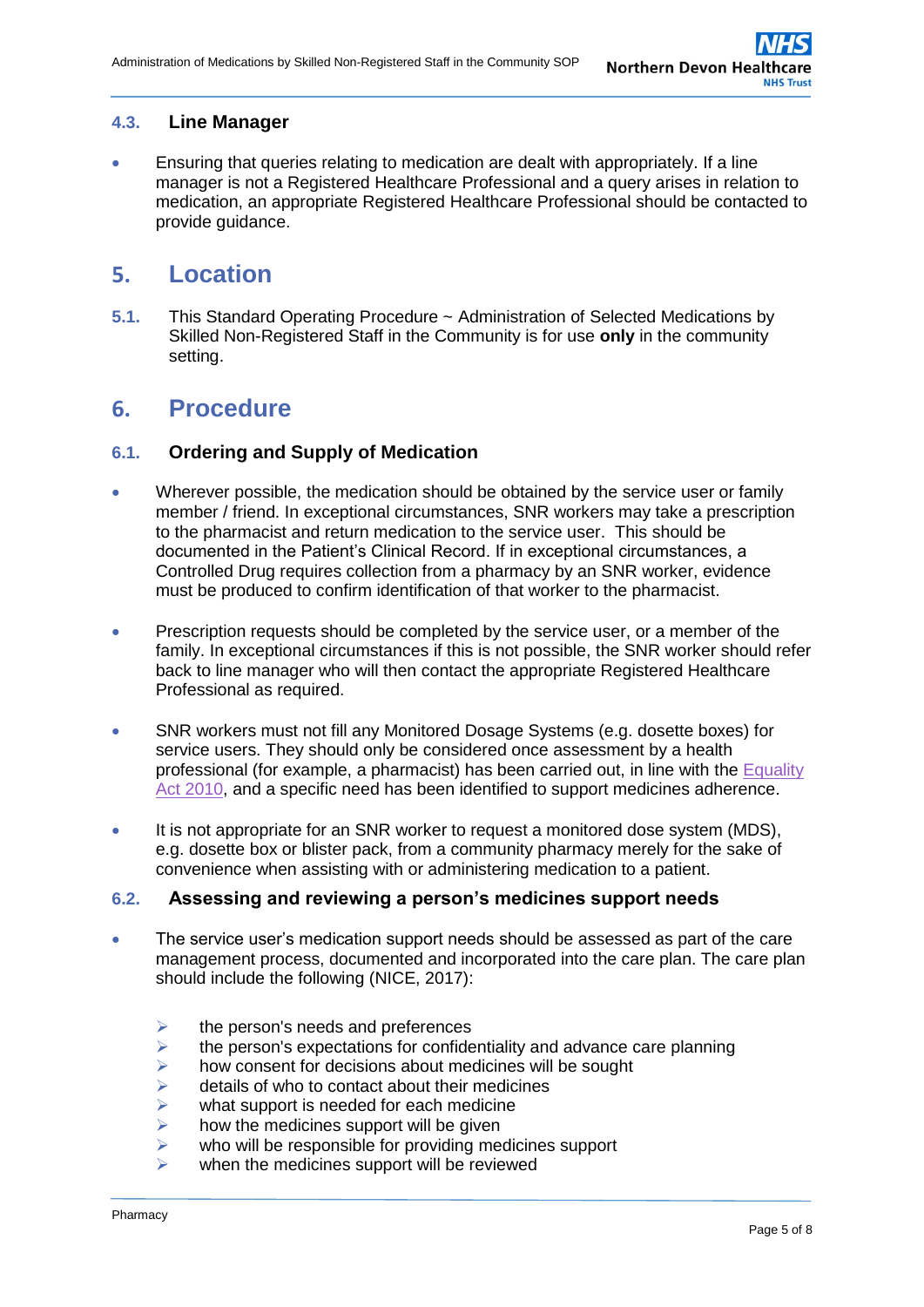- Appropriate timely reviews should be carried out, including where there is any change in the service user's condition, a life event (such as bereavement) or hospital admission or discharge.
- Everyone involved in the care of a service user is responsible for ensuring that his/her medication is managed appropriately. However, the primary responsibility for the prescribing and management of medication rests with the prescriber in consultation with other members of the healthcare team and the service user.
- Within community settings and where appropriate, the GP and supplying pharmacy should be informed of the contact details of the person/service which is to be offering medicines support.
- Assistance with or administration of medication must be in accordance with the prescriber's instructions, as printed on the pharmacy label, discharge summary or GP summary or /Prescription Chart if available.
- "As required" medication must be given in accordance with the prescriber's instructions, details of which should be recorded on the care plan. This will detail the maximum dose in 24 hours, how often the dose can be repeated and details of how and when the medication should be given. If this information is not available it should be obtained from the prescriber. If there are any changes to the patient's condition a registered healthcare professional or the prescriber must be contacted before medication is administered. Administration must be recorded on the approved documentation so that all family involved with the service user are aware when 'as required' medication has been given.
- Before supporting a person to take a dose of their medicine, SNR workers should ask the service user if they have already taken the dose and check the written records to ensure that the dose has not already been given.
- If SNR workers are in any doubt regarding assistance with or administration of medication, they should contact their line manager in the first instance. They will, in turn, contact an appropriate clinician for advice.
- When a person declines to take a medicine, SNR workers should consider waiting a short while before offering it again. They should ask about other factors that may cause the person to decline their medicine, such as being in pain or discomfort. The views of the service user must be respected and any refusal to take medication should be recorded on the approved documentation and reported to the line manager. The person receiving this feedback is responsible for contacting an appropriate clinician.

### **6.3. Routes for escalation / referral**

Line manager

### **6.4. Providing assistance or administration of medication**

 If the SNR worker finds additional medication in the service user's home that is not listed on the discharge summary or the GP summary this must be referred to the line manager who will contact the appropriate healthcare professional. Medication must not be administered unless it is listed in the discharge summary or GP summary.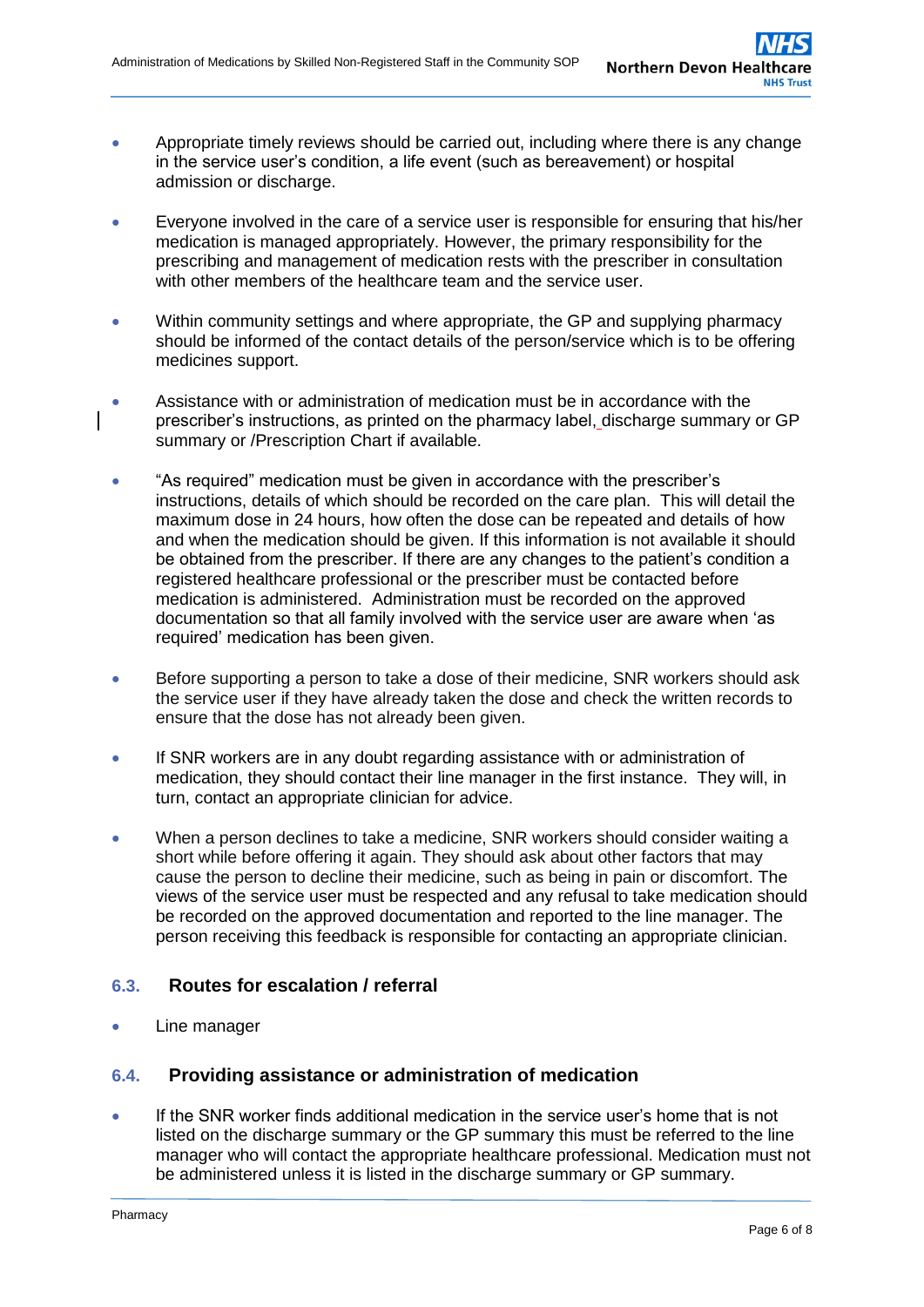- **•** Prescribed medicines are the property of the person to whom they have been prescribed and dispensed. They must never be removed from the service user's home without consent.
- SNR staff must not assist with or administer medication unless dispensed by a pharmacy. This includes any medication in monitored dosage systems, which must be dispensed by a pharmacy.

### **6.5. Disposal of medicines**

- It is expected that the service user or their relatives/representatives will make arrangements for the return of all unwanted medication to the local pharmacy for safe disposal.
- Sharps, needles and sharps bins, will not be accepted for disposal by the local pharmacy and SNR staff should refer this issue to their line manager who will act in accordance with the [NDHT Waste Management Policy and Manual.](http://ndht.ndevon.swest.nhs.uk/waste-policy/)

### **6.6. Medication Administration**

 Medication administration (Oral and IM) follow the NDHT Administration of Medicines Standard Operating Procedure:

<span id="page-6-0"></span>Administration-of-Medicines-SOP-v4.0pdf

### **7. References**

 Managing Medicines for Adults Receiving Social Care in the Community NG67 (NICE, 2017)

### <span id="page-6-1"></span>**8. Associated Documentation**

- [NDHT Medicines Policy](http://www.northdevonhealth.nhs.uk/2012/04/medicines-policy/)
- [NDHT Clinical Record Keeping Policy](http://www.northdevonhealth.nhs.uk/2012/04/clinical-record-keeping-policy/)
- [NDHT Confidentiality Policy](http://www.northdevonhealth.nhs.uk/2016/02/confidentiality-policy/)
- [NDHT Consent Policy](http://www.northdevonhealth.nhs.uk/2012/04/consent-policy/)
- [NDHT Incident Reporting and Management Policy](http://www.northdevonhealth.nhs.uk/2017/11/incident-reporting-and-management-policy/)
- [NDHT Waste Management Policy and Manual](http://ndht.ndevon.swest.nhs.uk/waste-policy/)
- [NDHT SOP Preparation of Medicine Reminder Charts \(MRC\)](http://ndht.ndevon.swest.nhs.uk/preparation-of-medicine-reminder-charts-mrc-standard-operating-procedure/)
- [NDHT SOP Covert administration of medicines](http://ndht.ndevon.swest.nhs.uk/covert-administration-of-medicines-standard-operating-procedure/)
- [NDHT SOP Managing Medication Incidents](http://ndht.ndevon.swest.nhs.uk/medication-errors-standard-operating-procedure-managing-and-supporting-staff-following-a-medication-error/)
- [Assessment and Maintenance of Clinical and Medical Device Competence in](http://ndht.ndevon.swest.nhs.uk/wp-content/uploads/2011/02/Assessment-and-Maintenance-of-Clinical-and-Medical-Device-Competence-in-Nurses-Midwives-AHPs-and-Support-Workers-Policy-v8-0.pdf)  [Nurses Midwives AHPs and Support Workers Policy](http://ndht.ndevon.swest.nhs.uk/wp-content/uploads/2011/02/Assessment-and-Maintenance-of-Clinical-and-Medical-Device-Competence-in-Nurses-Midwives-AHPs-and-Support-Workers-Policy-v8-0.pdf)